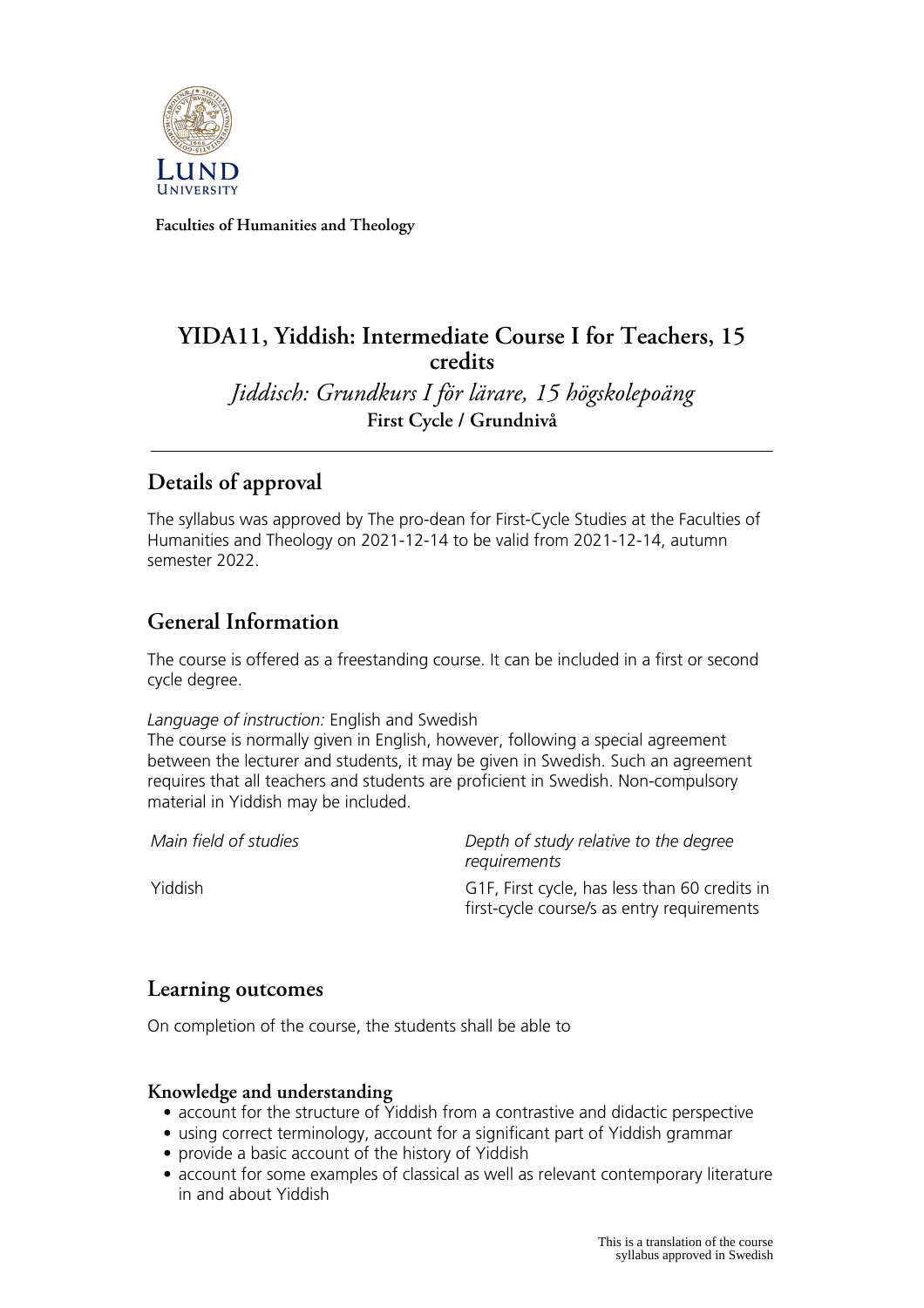### **Competence and skills**

- analyse a significant part of Yiddish grammar from a contrastive perspective
- discuss, problematise and illustrate the role of grammar in teaching
- at a basic level, choose, justify and use Yiddish literary texts in mother tongue language tuition and discuss the possible effects of the text choice
- read and translate Yiddish literary texts of varying nature to Swedish/English
- express themselves in both speech and writing and demonstrate a good ability in language processing in Yiddish
- discuss the Yiddish literary works covered in the course in Yiddish and place them in a cultural-historical context
- search for and use information in Yiddish both in libraries and online

### **Judgement and approach**

- relate Yiddish (language and literature) to issues related to cultural encounters and cultural diversity
- in speech and writing, discuss the significance of the teacher's own attitudes and approaches to ethics, gender and ethnicity in the teaching.

### **Course content**

The course places strong emphasis on reading, text comprehension and oral and written language proficiency, mainly through the translation of literature. The course has a stronger focus on knowledge of language and literature than the previous course (Yiddish: Beginner's Course II) and introduces, as part of the teaching, basic teaching methodology.

The course consists of the following modules:

- 1. Grammar, Translation and Language History, 6 credits
- 2. Oral and Written Language Proficiency, 3 credits
- 3. Yiddish Literature and Literary Genres, 6 credits

## **Course design**

The teaching consists of lectures and group exercises. The teaching consists of live streamed lectures, seminars and 2-4 compulsory written assignments.

The course is offered entirely as a distance learning course and makes use of an online learning platform and digital tools. It is assumed that the student participates under these conditions and has access to a computer with an Internet connection, functioning speakers, microphone and web camera. The department will provide information about the technical requirements.

### **Assessment**

The assessment of Module 1 is based on a written camera monitored take-home exam.

The assessment of Module 2 is based on a digital oral exam.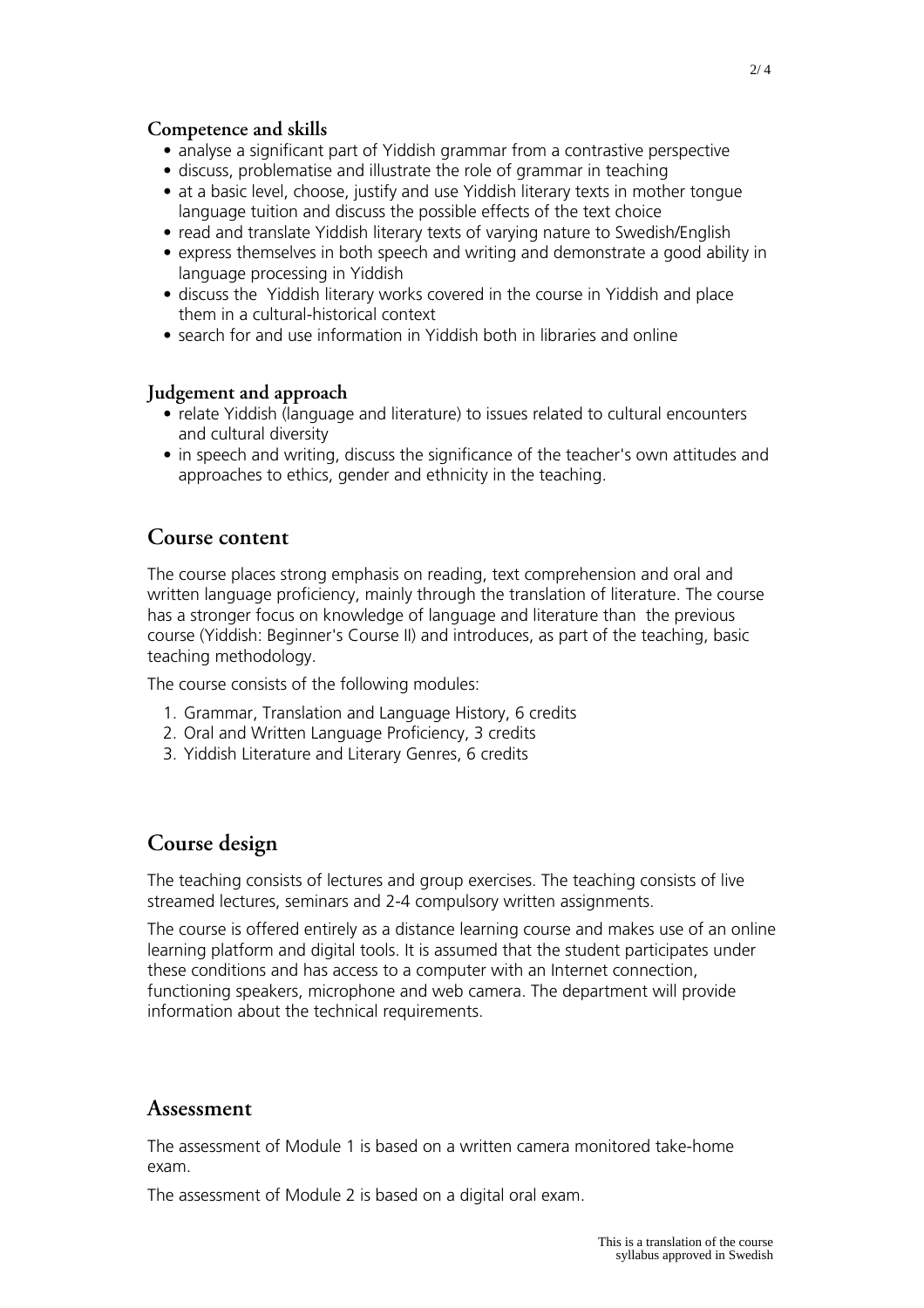The assessment of Module 3 is based on a written take-home exam.

Camera monitoring takes place in real time. No recording takes place. Supervision in real time is required in order to assess the student's knowledge without the student having access to any aids.

The examiner, in consultation with Disability Support Services, may deviate from the regular form of examination in order to provide a permanently disabled student with a form of examination equivalent to that of a student without a disability.

*Subcourses that are part of this course can be found in an appendix at the end of this document.*

## **Grades**

Marking scale: Fail, Pass, Pass with distinction.

For the grade of Pass on the whole course, the student must have been awarded this grade on all modules. For the grade of Pass with Distinction on the whole course, the student must have been awarded the grade of Pass with Distinction on at least 9 of the course credits.

## **Entry requirements**

To be admitted to the course, students must have successfully completed YIDD20, Yiddish: Beginner's Course II or have acquired the equivalent knowledge.

## **Further information**

- 1. The course is offered at the Centre for Languages and Literature, Lund University.
- 2. The credits allocated for course content that in whole or in part is commensurate with another course can only be credited once for a degree. For further details, see the current registration information and other relevant documentation.
- 3. Module titles in Swedish:
	- 1. Grammatik, översättning och språkhistoria
	- 2. Muntlig och skriftlig språkfärdighet
	- 3. Jiddischlitteratur och textgenrer